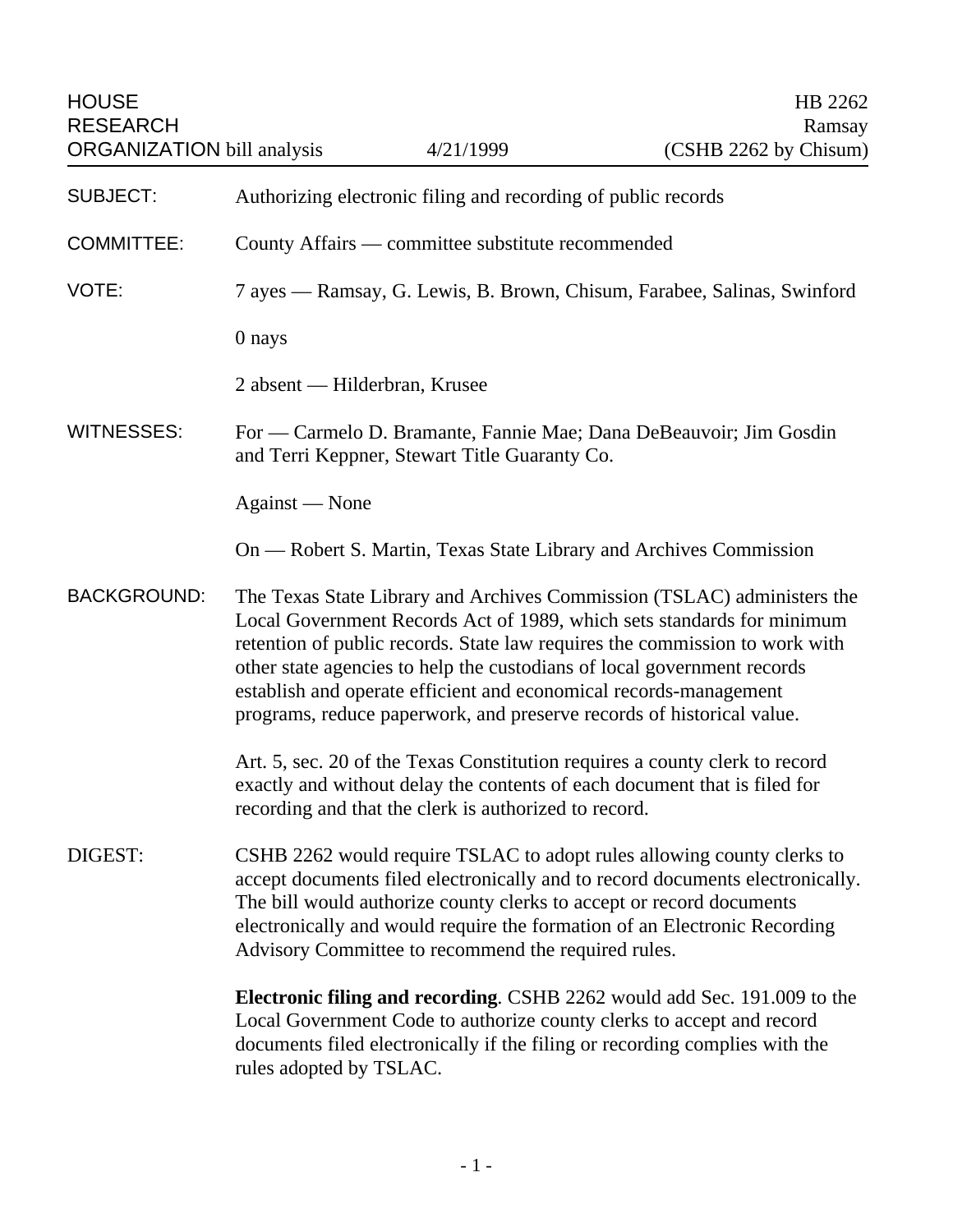The bill would authorize county clerks to accept electronically filed documents from Texas licensed attorneys; from banks, savings and loan associations, savings banks, or credit unions; from federally chartered lending institutions or other federal entities; from persons licensed to make regulated loans in Texas; from title insurance companies or agents; and from state agencies.

The bill would require a county clerk who accepted an electronically filed document to confirm or reject the document no later than one business day after the document was filed, or else the document would be considered accepted. The county clerk would be required to notify the person filing the document by electronic means, if possible, or by telephone or fax.

CSHB 2262 would prohibit a county clerk from charging any additional fee to file or record documents electronically. The bill would require a county clerk to make any electronically filed document available for public inspection in the same manner as any other filed document. A county clerk would have to provide electronically filed or recorded documents upon request and could charge only the cost of providing the information.

**Adoption of rules**. CSHB 2262 would add Chapter 195 to the Local Government Code, requiring TSLAC to adopt rules by January 1, 2001, regarding electronic filing and recording of documents by county clerks. The rules would have to provide for:

- ! the electronic filing and recording of real property records and other instruments filed with and recorded by the county clerk, except for records maintained under Local Government Code, sec. 192.006, which covers county court acts, proceedings, and judgments;
- ! the means by which someone may file a document electronically and the means by which the county clerk may record it electronically;
- ! requiring that the means of filing and recording be generally available and be nonproprietary technology; and
- ! security standards to prevent the filing or recording of fraudulent or altered documents.

CSHB 2262 would require that the rules adopted to allow the use of digital signatures be consistent with the Department of Information Resources' rules governing digital signatures under Government Code, sec. 2054.060. The bill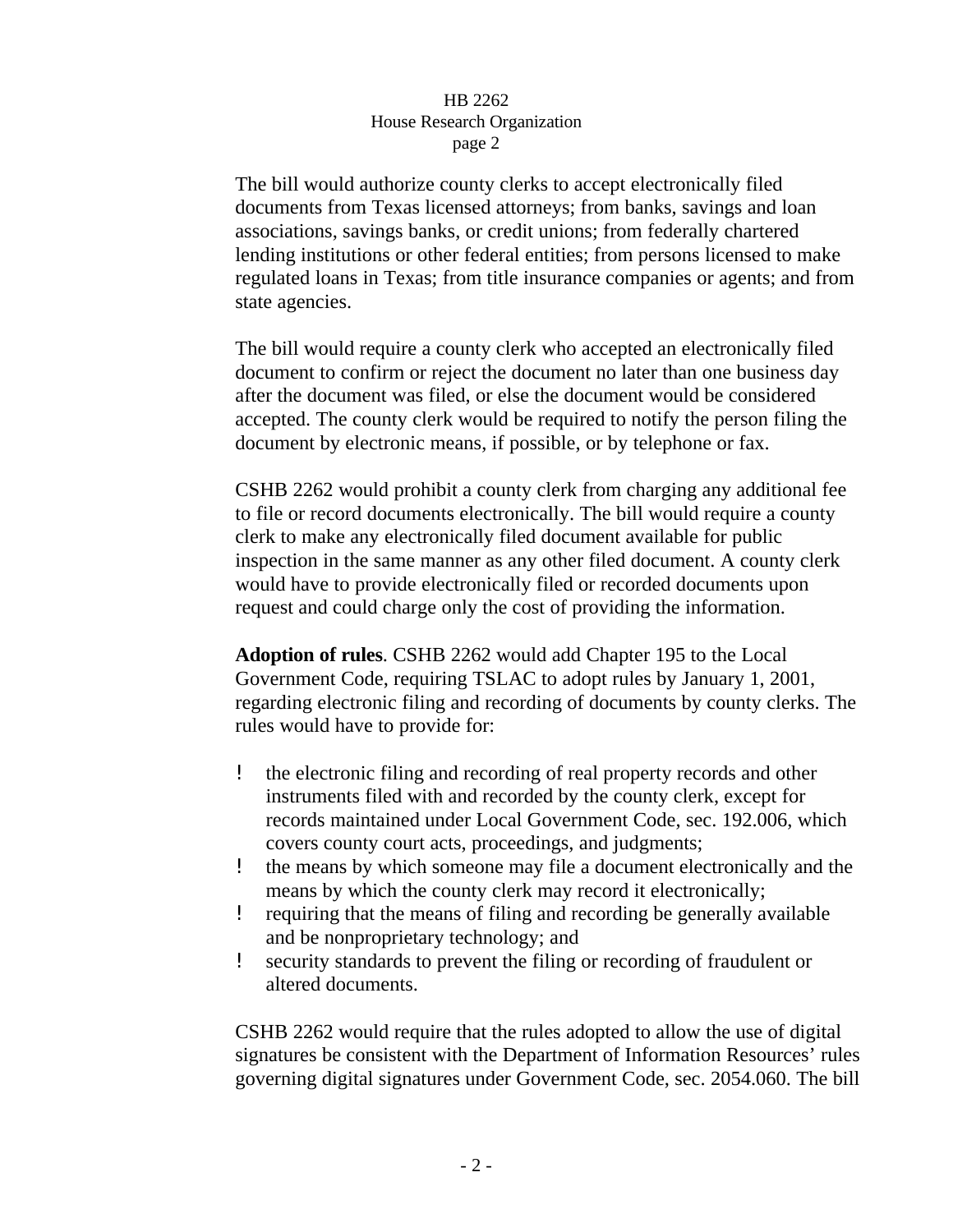would require the Electronic Recording Advisory Committee to make written recommendations by December 31, 2000, on statutory changes needed to allow for digital signatures and to send these recommendations to the lieutenant governor, the House speaker, and TSLAC.

**Advisory committee**. CSHB 2262 would require the formation of an Electronic Recording Advisory Committee to recommend initial and subsequent rules for TSLAC to consider. The bill would require the committee to make its initial recommendations by September 1, 2000.

CSHB 2262 would require the appointment of nineteen people to the committee, including representatives of TSLAC, title insurance companies, the County Judges and Commissioners Association, the County and District Clerks Association of Texas, the Texas Land Title Association, the Attorney General's Office, the Comptroller's Office, the General Services Commission, the Department of Information Resources, a federal government agency, the general public, and a person who in the course of business obtains recorded documents from a county clerk to maintain an abstract or title plant. TSLAC's director and librarian or a designee would serve as the presiding officer.

Committee members would serve two years and would not be entitled to compensation or reimbursement of expenses, except for state employees appointed to the committee. A committee member who was a state employee could receive compensation and reimbursement of expenses as determined by the employing agency. CSHB 2262 would require the groups who made appointments to the committee to do so by November 1, 1999. The terms of the initial members would expire August 31, 2001.

The bill would take immediate effect if finally passed by a two-thirds record vote of the membership of each house.

**SUPPORTERS** SAY: CSHB 2262 would benefit county clerks, the real estate industry, and the public. It would save county clerks' offices time and money. With electronic filing and recording of documents, county clerks could process title documents faster and could shorten the turnaround time to send a reply of acceptance or rejection to a title company. This also would allow title companies and the county clerk to resolve title problems sooner.